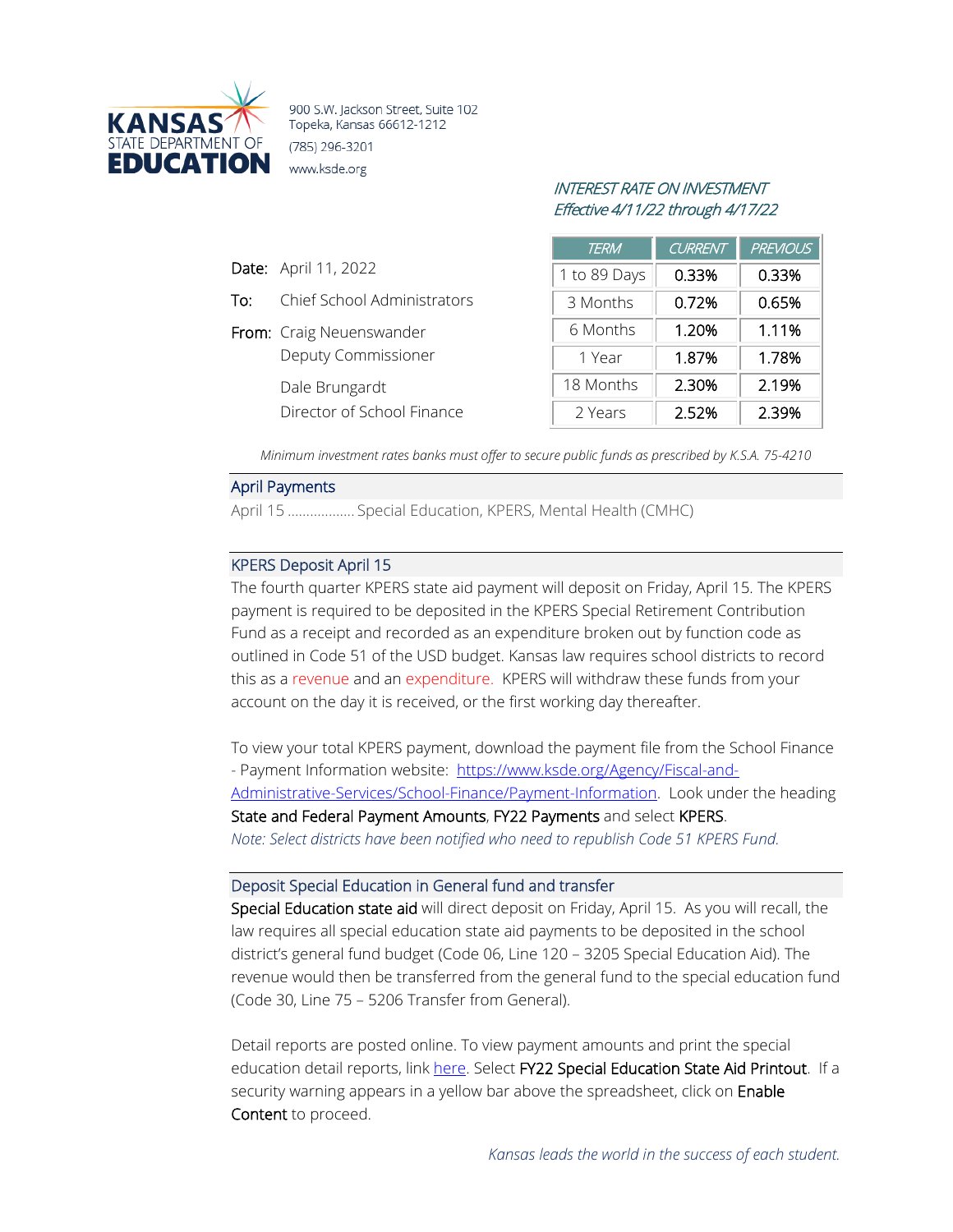Next, with your cursor, locate Cell F3 (in red) and click on the arrow to scroll up and select your LEA number. The information will refresh when the LEA number is updated. To display each report, select a tab located at the bottom of the screen (Special Ed, Coop Split, Payment Received).



If you have questions on state aid payments, contact [Rose Ireland.](mailto:rireland@ksde.org)

## Report Due Dates

- April 12 .......Unencumbered Cash Balances on April 1 (all USDs open March 31-April 12) [Rose Ireland](mailto:rireland@ksde.org) (785) 296-4973 April 13 .......Kansas Pre-Kindergarten Pilot (KPP-TANF) 3rd Quarter Expense
- Reimbursement Payment Request [Nicole Norwood](mailto:nnorwood@ksde.org) (785) 296-2020
- April 15 ....... Medicaid Replacement state aid and ensure all eligible claims for March 1 are processed [Sara Barnes](mailto:sbarnes@ksde.org) (785) 296-3872
- April 15 .......CTE Pathways Student Data Follow Up (open Feb 1- April 15) [Pathways Helpdesk](mailto:PathwaysHelpDesk@ksde.org) (785) 296-4908
- April 18 .......Special Education Transportation Claim Form (Form 308) (open April 18-May 10) [Rose Ireland](mailto:rireland@ksde.org) (785) 296-4973
- April 20 .......Request May Federal Funds (Form 240) if funds available (open April 1-20) [Nicole Norwood](mailto:nnorwood@ksde.org) (785) 296-2020
- April 30 .......Special Education Catastrophic State Aid Application (current year) and NPE Contracts data is finalize[d Mason Vosburgh](mailto:mvosburgh@ksde.org) (785) 296-4945

# Directory Update Changes

Access:<https://apps.ksde.org/authentication/login.aspx>

REMINDER – The Directory Updates application is open early-to-mid July through early June. If changes occur after the initial submission in the fall for personnel contacts, email addresses, website addresses, phone numbers, etc., please login to make those corrections. It is important to keep this information up-to-date to ensure the correct personnel within your organization are receiving appropriate KSDE communication and State & Federal reports using this information are accurate.

### Supply Chain Assistance (SCA) Payment Deposits April 8

On Friday, April 8, districts and sponsors received a direct deposit SCA Funds to assist with food supply disruptions. This payment must be deposited in the federal food service fund (Code 24); however, it is not required to account for these funds separately within the non-profit school food service account.

Deposit in Code 24 Food Service (USD budget): Line 4590 - Other Federal Aid (CFDA #10.555)

Record in KN-CLAIM on the Monthly/Annual Financial Report: Line 8 - Federal Grants